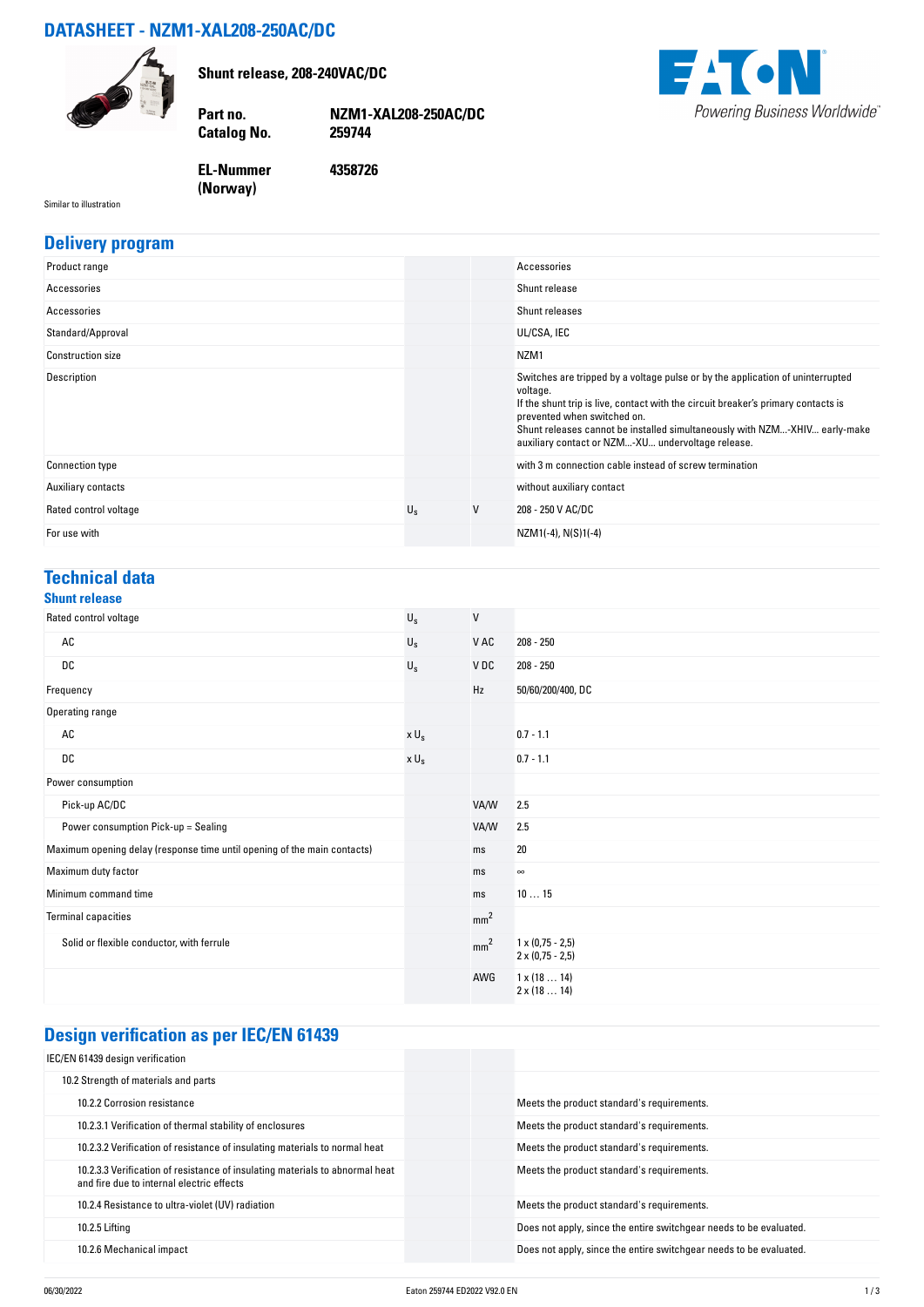| 10.2.7 Inscriptions                                      | Meets the product standard's requirements.                                                                                          |
|----------------------------------------------------------|-------------------------------------------------------------------------------------------------------------------------------------|
| 10.3 Degree of protection of ASSEMBLIES                  | Does not apply, since the entire switchgear needs to be evaluated.                                                                  |
| 10.4 Clearances and creepage distances                   | Meets the product standard's requirements.                                                                                          |
| 10.5 Protection against electric shock                   | Does not apply, since the entire switchgear needs to be evaluated.                                                                  |
| 10.6 Incorporation of switching devices and components   | Does not apply, since the entire switchgear needs to be evaluated.                                                                  |
| 10.7 Internal electrical circuits and connections        | Is the panel builder's responsibility.                                                                                              |
| 10.8 Connections for external conductors                 | Is the panel builder's responsibility.                                                                                              |
| 10.9 Insulation properties                               |                                                                                                                                     |
| 10.9.2 Power-frequency electric strength                 | Is the panel builder's responsibility.                                                                                              |
| 10.9.3 Impulse withstand voltage                         | Is the panel builder's responsibility.                                                                                              |
| 10.9.4 Testing of enclosures made of insulating material | Is the panel builder's responsibility.                                                                                              |
| 10.10 Temperature rise                                   | The panel builder is responsible for the temperature rise calculation. Eaton will<br>provide heat dissipation data for the devices. |
| 10.11 Short-circuit rating                               | Is the panel builder's responsibility. The specifications for the switchgear must be<br>observed.                                   |
| 10.12 Electromagnetic compatibility                      | Is the panel builder's responsibility. The specifications for the switchgear must be<br>observed.                                   |
| 10.13 Mechanical function                                | The device meets the requirements, provided the information in the instruction<br>leaflet (IL) is observed.                         |
|                                                          |                                                                                                                                     |

### **Technical data ETIM 8.0**

| (ECO01023) Low-voltage industrial components (EG000017) / Shunt release (for power circuit breaker)                                                                                         |   |                  |
|---------------------------------------------------------------------------------------------------------------------------------------------------------------------------------------------|---|------------------|
| Electric engineering, automation, process control engineering / Low-voltage switch technology / Circuit breaker (LV < 1 kV) / Full load current trip (ecl@ss10.0.1-27-37-04-18 [AKF016013]) |   |                  |
| Rated control supply voltage Us at AC 50HZ                                                                                                                                                  | V | $208 - 250$      |
| Rated control supply voltage Us at AC 60HZ                                                                                                                                                  | V | $208 - 250$      |
| Rated control supply voltage Us at DC                                                                                                                                                       | V | $208 - 250$      |
| Voltage type for actuating                                                                                                                                                                  |   | AC               |
| Initial value of the undelayed short-circuit release - setting range                                                                                                                        | А | 0                |
| End value adjustment range undelayed short-circuit release                                                                                                                                  | А | 0                |
| Type of electric connection                                                                                                                                                                 |   | Screw connection |
| Number of contacts as normally open contact                                                                                                                                                 |   | $\bf{0}$         |
| Number of contacts as normally closed contact                                                                                                                                               |   | 0                |
| Number of contacts as change-over contact                                                                                                                                                   |   | 0                |
| Suitable for power circuit breaker                                                                                                                                                          |   | No               |
| Suitable for off-load switch                                                                                                                                                                |   | Yes              |
| Suitable for motor safety switch                                                                                                                                                            |   | No               |
| Suitable for overload relay                                                                                                                                                                 |   | No               |
|                                                                                                                                                                                             |   |                  |

# **Approvals**

| .                           |                                                 |
|-----------------------------|-------------------------------------------------|
| <b>Product Standards</b>    | UL489; CSA-C22.2 No. 5-09; IEC60947, CE marking |
| UL File No.                 | E140305                                         |
| UL Category Control No.     | <b>DIHS</b>                                     |
| CSA File No.                | 022086                                          |
| CSA Class No.               | 1437-01                                         |
| North America Certification | UL listed, CSA certified                        |